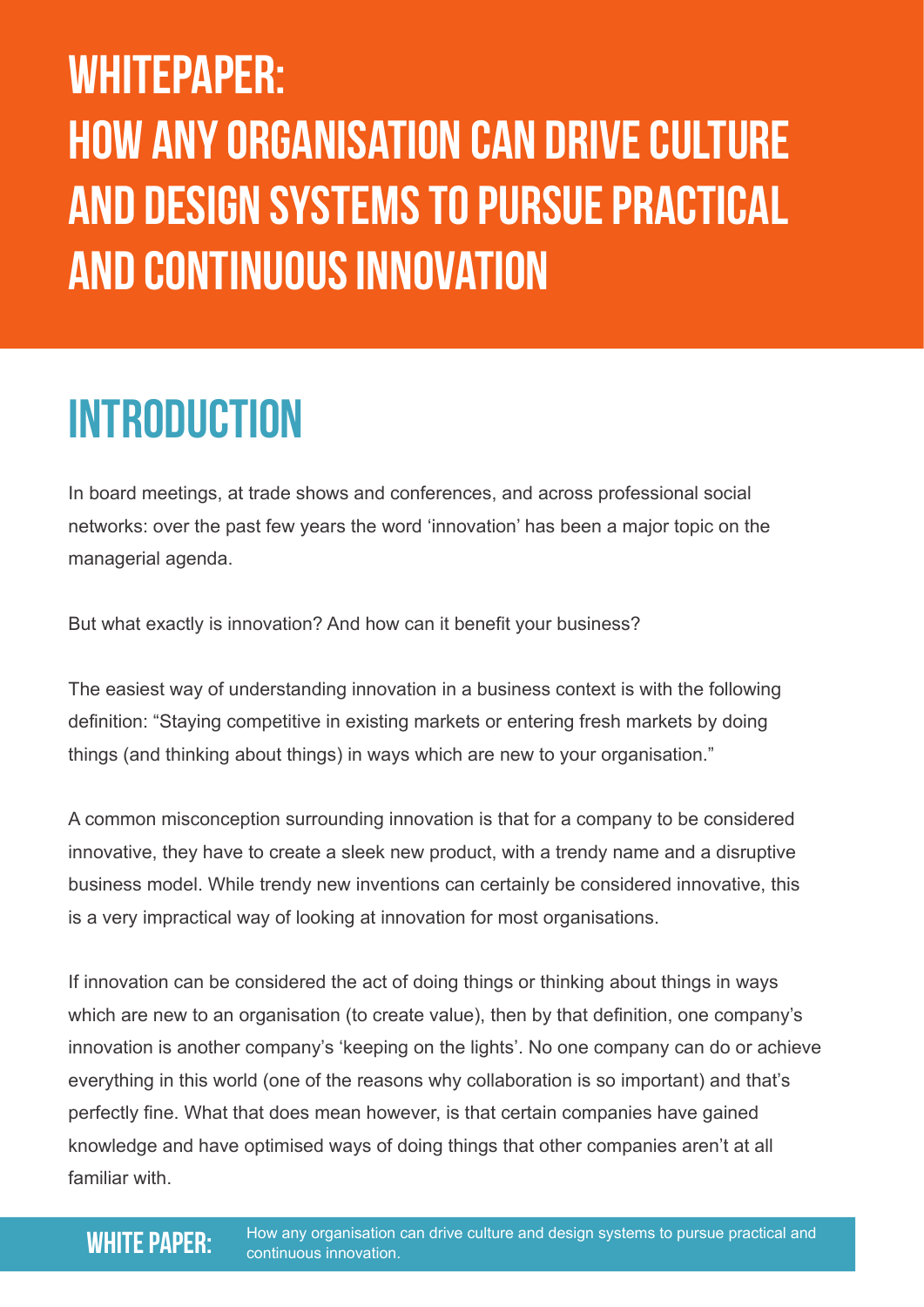For example, if a small flower store happens upon a technology solution such as '1 click ordering' for the online portion of their store, thereby dramatically increasing their online orders, that can be considered not only a lucrative decision, but also an innovation for that company. The fact that Amazon has supported '1 click orders' for years does not impact the fact that the flower store thought about a process (the customer ordering journey in this case) in a new way ("what readily available technologies can we use to improve our customer ordering journey?"), which resulted in a competitive outcome for the business.

Now, obviously all innovations aren't quite that simple. Many businesses are operating with structural, procedural and managerial layers orders of magnitude more complex than in the flower shop example, and the larger the organisation the more difficult it can become to instigate meaningful innovations.

This whitepaper will provide an insight into the different elements of modern innovation fostering, including the various factors determining the capability of organisations to innovate internally; the differences between frontend and backend innovation; and a focus on the relatively new 'open' innovation methods (including the advantages of utilizing sandboxes in the frontend innovation process as well as collaborating with external bodies).

The focus of this paper will be on innovation fostering activities which primarily involve stakeholders who are already involved in an organisation's activity sphere. While the contracting of innovation consultants and the acquisition of innovative startups remain viable strategies for companies looking to innovate, this paper examines how investing in internal culture and practices can lead to a more sustainable and continuous delivery of innovations, following the belief that the people best equipped to explore new innovations for your organisation, are those already engaged with your brand: your employees, partners and customers.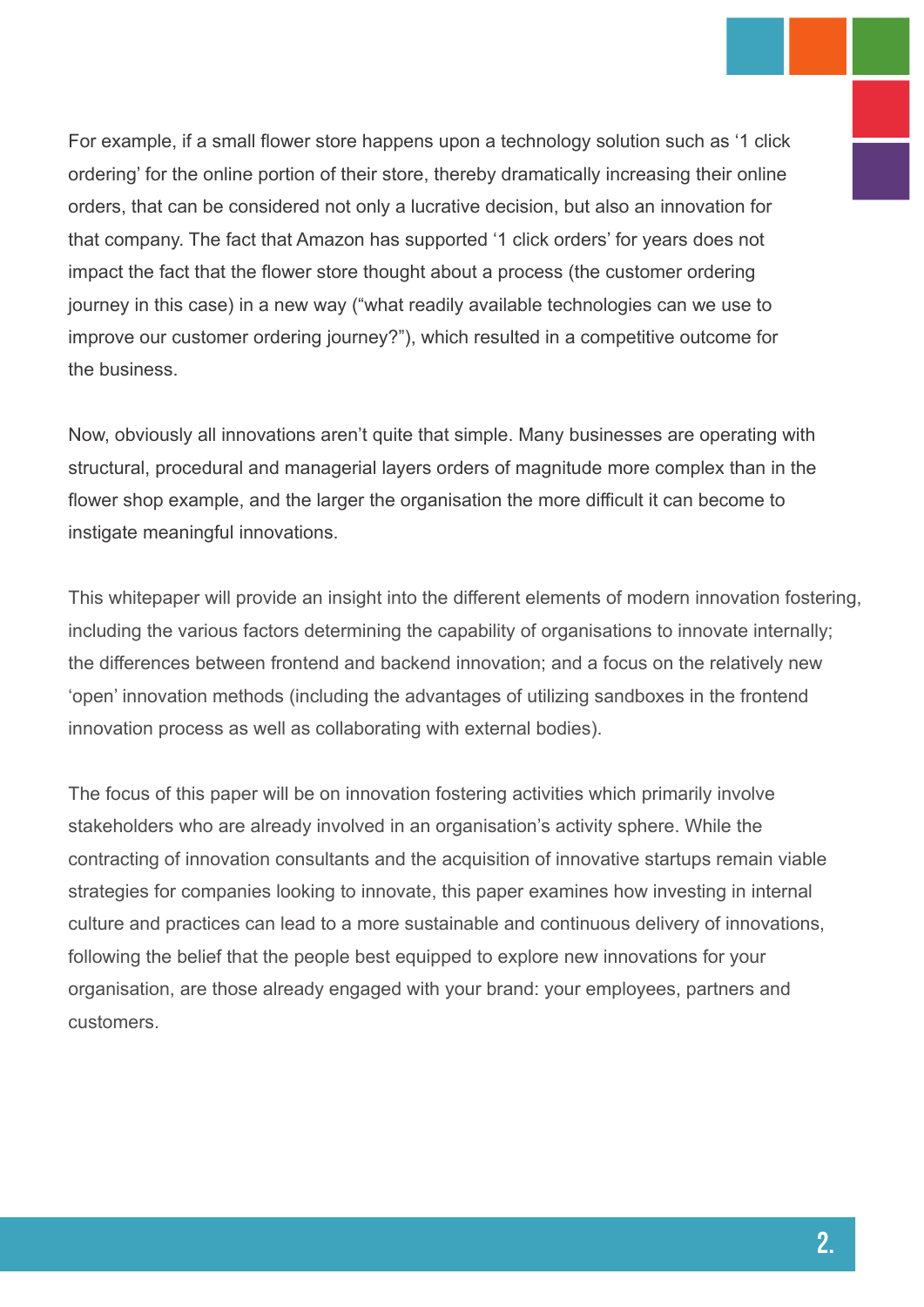# fACTORS THAT DETERMINE AN ORGANISATION'S INTERNAL INNOVATION FOSTERING CAPABILITIES.

When assessing an organisations capability to foster innovation internally, there are several factors to take into consideration, which can be split into six aspects, across two groupings: i) the easily-quantified structural-focused group (comprised of resources, processes, and measuring success) and the less quantifiable people-focused group (values, behavior, and climate). It is important to note that it is rare that any of the aspects will manifest in isolation. Instead, a degree of overlap exists between these six ingredients which lead to a successful innovation fostering culture.

(A) Resources: Resources in this context can be defined as the capital required to foster innovation effectively inside an organisation. The three most important resources to consider are tools, budget, and people. Tools refers to the technology available to stakeholders which aid in the various processes of innovation processes. This includes, but is not limited to, research tools and collaboration tools. Budget refers to the monetary resources made available to projects taking place in the innovation fostering activity sphere. People are by far the most important resource when discussing innovation. It is extremely important to maximize buy-in from employees in all activities relating to innovation fostering. A popular strategy to facilitate this is the implementation of 'innovation champions', individuals who take extraordinary interest in the adaption, implementation, and success of innovative projects. The 'entrepreneur in residence' (generally someone who has extensive experience with delivering innovative solutions, in the face of limited resource accessibility, for example through a startup or grassroots movement), can be a valuable hire for any organisation looking to strengthen innovation fostering efforts through the implementation of 'innovation champions'.

SUCCESS STORY: Over the past decade, starting in 2010, Procter & Gamble, the multinational consumer goods company, has doubled division (Tide – their largest fabric and household care division) revenue from \$12billion to almost 24\$billion, thanks to their commitment to fostering innovation, commencing at a time when market growth was slowing. A strong component of P&G's innovation strategy was the allocation of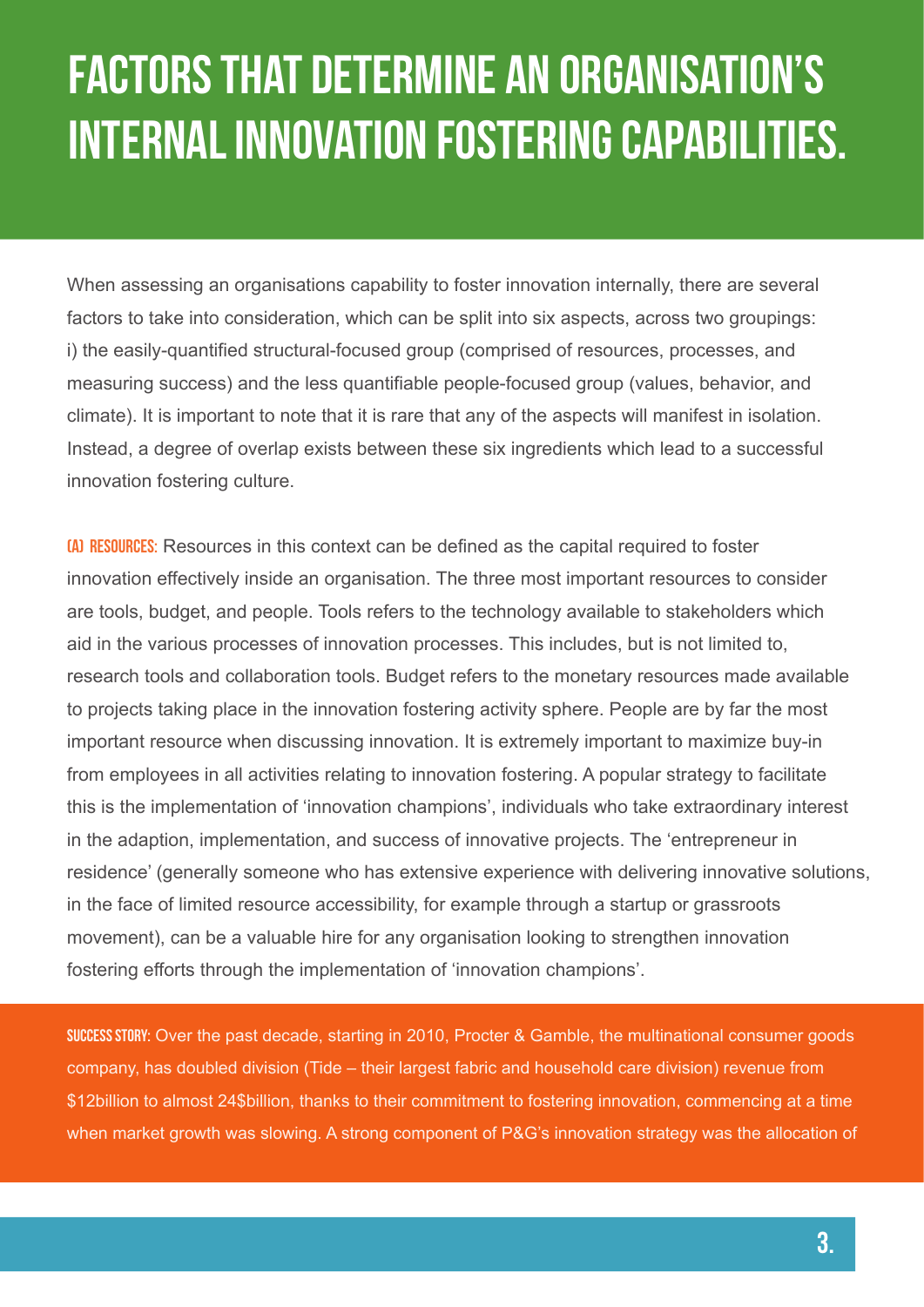substantial resources towards laying the foundations for a strong innovation fostering system. The company spends almost 2\$billion dollars annually on R&D (Research & Development), along with another 400\$million on foundational customer research (focused on uncovering opportunities for innovation).Financial resource allocation is only a part of the puzzle when analyzing P&G's success with its innovation fostering activities. In 2004, John Leikhim and David Goulait, who had been at the company for 30 years, were appointed as innovation champions, tasked with designing a new growth factory based on Clayton Christensen's 'disruptive innovation theory'. One of the major focuses of Leikhim and Goulait's activities was on shaking up established and embedded ways of thinking across the organisation, encouraging people to focus on creative problem solving and opportunity identification. Aside from workshops, seminars, process restructuring and the creation of business-guides, innovation stakeholders were provided tools which allowed for the tracking of an innovation project progression throughout its lifecycle. From 2000 – 2013, P&G increased the amount of innovations which met profit and revenue targets from 15% to over 50%. [1]

**(B) PROCESSES:** Processes are the routes which innovations follow as they are developed from the initial conception to the final deliverable, as well as the structures which dictate the types of innovation fostering activities which will take place in an organisation In backend innovation, stage-gate or path style processes (generally aimed at specific innovation development teams) are currently regarded as the most efficient way of repeating innovative success across your organisation. However, in frontend innovation, more open democratized methods of generating and evaluating ideas are gaining traction. Sometimes referred to as sandboxes (we'll touch on this concept further in the paper), these open non-linear processes provide the opportunity for large amounts of users to collaborate on concepts and projects.

SUCCESS STORY: Portugal Telecom (PT), a company with a history of delivering innovative products and services (they offered the world's first pre-paid mobile phone service in 1995), launched the 'PT Open Programme' in 2009, an initiative which aimed to focus all innovation fostering activities in the company through structured processes. The leadership's goal was to tap into the collective knowledge of the company and harness that value by focusing efforts through a series of processes and tools. Firstly, PT broke their innovation fostering activities into three sections: i) exploratory innovations (long term projects with the highest associated risk, they would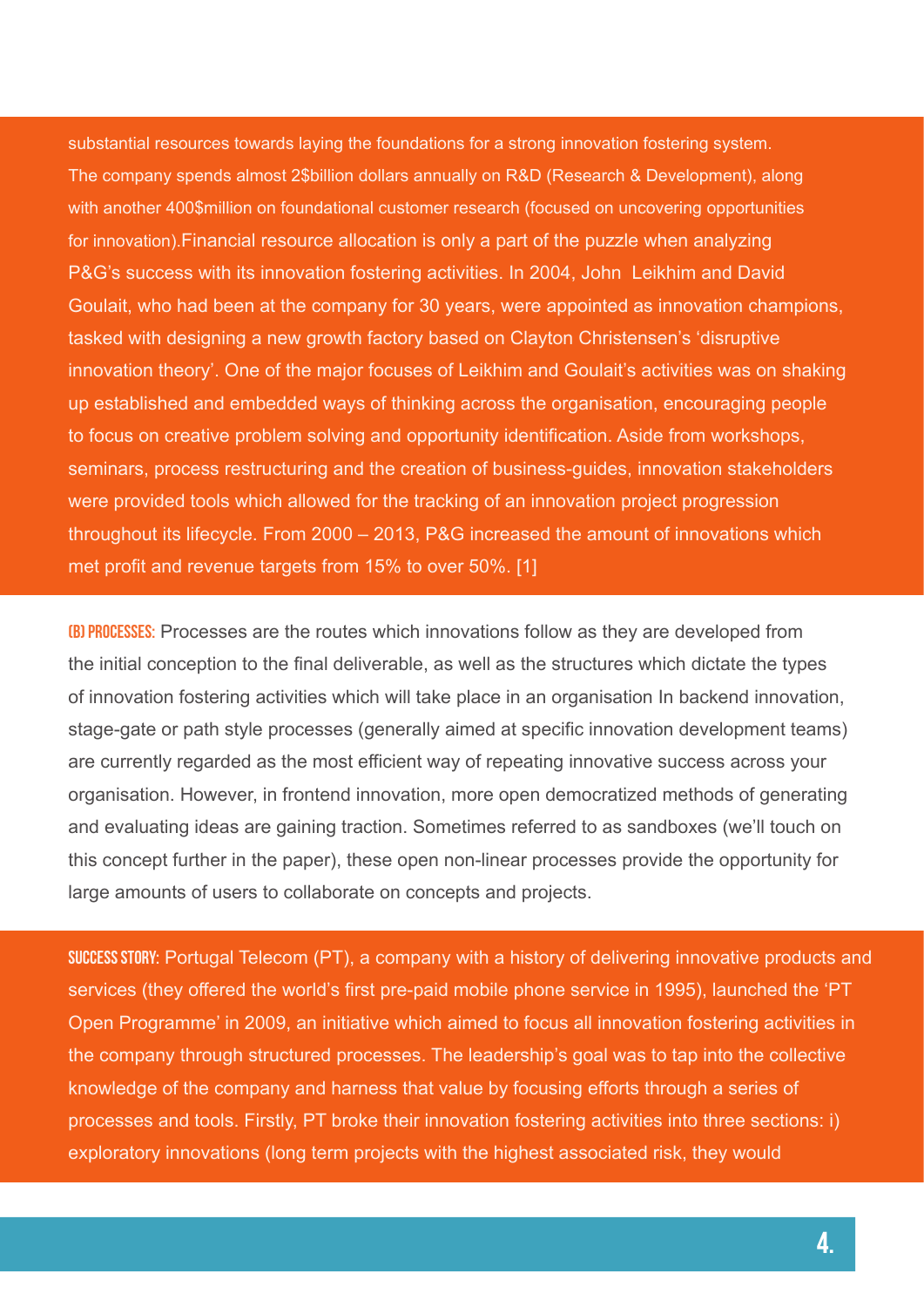often be focused on introducing structural reform in different areas of the company), ii) planned innovations (medium term projects, often focused on new services and business development), and iii) incremental innovations (smaller low-risk innovations focused on gradual improvements to existing solutions). The company also licensed technologies allowing employees to submit and vote on each other's ideas, creating what they called its 'idea marketplace'. As of 2013, Portugal Telecom has reported annual financial benefits, from its idea market alone, of approximately €30million. Aside from strictly financial benefits, a report in 2012, found that 84% of employees felt aligned with PT's strategy, primarily due to the engagement with innovation schemes across the company. [2]

**(C) MEASURING SUCCESS:** Measuring success when dealing with innovations can be a difficult undertaking. Traditional KPIs can fall short of highlighting the value generated from new innovations, often due to the long term perspective stakeholders are advised to take when dealing with innovations. However, it is still necessary to demonstrate both a return on investment as well as tracking and improving of best practices for specific projects and innovation campaigns as a whole. For backend innovation (including development and execution), a prudent strategy can be to break down the innovation process into two primary stages, which commence following the exit from the frontend process: i) short term deliverables and ii) near-term development. The advantages of adopting such a strategy are threefold:

- i. Motivation towards the projects is maintained due to an ongoing flow of near term successes
- II. When changes to the overall innovation strategy or processes are made, the overall cost and disruptive impact on on-going projects is minimized
- III. A shorter learning cycle is actualized, allowing improvements to processes and measurement techniques to be made on a more iterative, continuous basis.

Success Story: Due to huge advances in communication methods due to the advent of the internet (and along with it email and instant messaging applications), in the early 90s, Royal Mail became aware of the need for real innovation. Traditional postal communication methods (specifically letters) were under threat of being substituted and displaced in the coming years,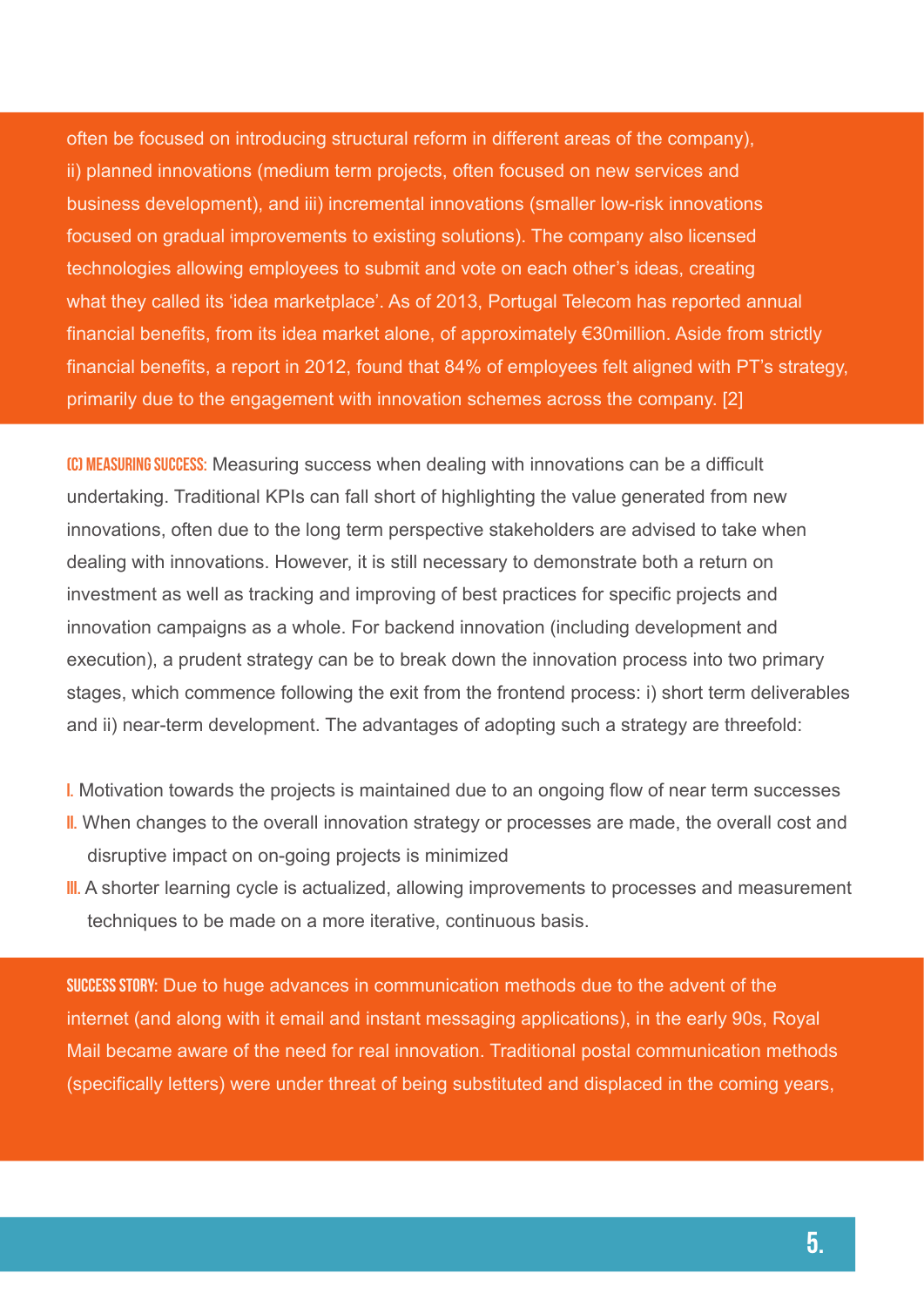and so from 1994 onwards, Royal Mail began experimenting with various methods of introducing innovation fostering in their organisation, including an 'innovation and futures' team whose job it was to challenge the status quo in the company, as well as an Innovation Lab, based out of Rugby, England. These initiatives laid the foundations for future innovation strategies and provided the organisation with valuable learning experiences. During the first 18 months of operations, the Innovation Lab brought in over 8,000 visitors (4 times the target) and generated over 1.25 million ideas. However, there were some issues. Although Royal Mail has allocated a 3 million pound innovation fund to help with the development of ideas, leadership recognized a misalignment between the current metrics system (ideas generated and innovation lab visits) and business objectives. Following the launch of a new innovation lab as well as an innovation audit (an internal examination of the company's innovation culture), Royal Mail shifted their measurement focus from the amount of ideas generated to value focused metrics - specifically the amount of success stories and new products/services delivered from innovation practices. Although the company's [and indeed the global understanding of] innovation metrics has evolved in the years since then, the company has continued with their 'innovation audits' on a yearly basis, which coupled with modern innovation metrics systems has allowed Royal Mail to develop an 'Innovation Index', providing senior decision makers with a holistic view of the company's innovation efforts, and the value that is being generated. [3]

(D) Values: The importance of an organisation's values when assessing their innovation fostering capabilities can be not be overstated. Of the three aspects of the people-focused group (values, behaviors, and climate), the behaviors and climate can be viewed as direct results of the organization's values. While measurement of success is necessary to figure out what innovations and processes are working, without the right values creating buy-in and engagement with innovation practices from stakeholders is likely to be an uphill battle. Instilling a spirit of intrapreneurship, promoting creativity, and encouraging continuous learning should be priority one for any organisation looking to fostering innovation internally.

SUCCESS STORY: Following a series of missteps in 2003, including a strategy of building as large a product catalogue as possible rather than a more focused approach on highly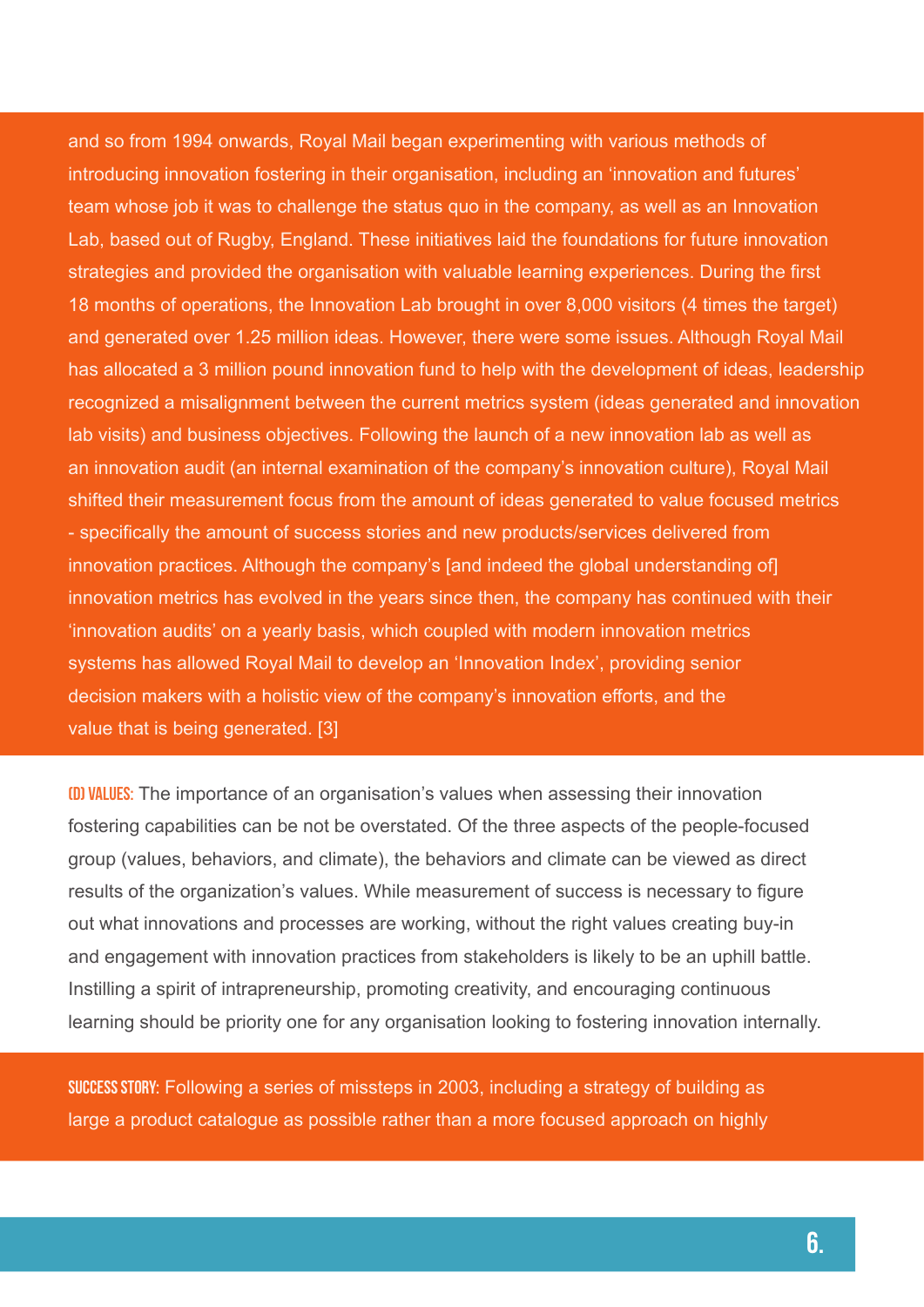profitable products, Lego was close to insolvency. They had seen success in the past from innovation efforts, including the move in 1946 from wooden blocks to plastic (via injectionmolding machines) and again in the 60s and 70s, when their product line was expanded from bricks to include the iconic yellow-figurines known as 'minifigs'. From 1978 to 1993, revenue grew from \$142million to \$1.2billion, largely thanks to their innovation efforts. However, by 2003, with the company in dire straits, Lego realized that there was some major problems with their innovation fostering and management. A large part of this was due to cultural values – there was a large cultural gap between the primarily white males in isolated Billund, Denmark and their target market. To rectify this problem, Lego began to promote specific cultural values, with the goal of energizing creativity and turning innovation into a more open, organic process. The four core values which Lego instilled across its organization were all focused around diversity: diversity through hiring; diversity in technical expertise; diversity in community engagement; and diversity in customer relations. The evangelism of these new values has completely transformed Lego in recent years, leading to innovations such as 'Master Builders', the the 'Lego Ideas' crowdsourcing platform, the introduction of highly-profitable product lines such as Lego Friends,and success in the digital realm with game such as 'Life of George' and 'Lego Star Wars'. In 2013, Lego's revenue was reported at \$4.7billion. [4] [5]

(E) Behaviors: Behaviors, in this context, are the way people act when involved in any activities relating to innovation, and are a direct result of an organisation's innovation values. To cultivate a successful innovation culture, ideal behaviors include, but are not limited to the following:

- 1. The cutting of red tape by leaders to help potential innovations avoid falling victim to slow moving internal processes which were not developed with innovation in mind
- 2. Leaders allowing new products and processes to replace older ones at a faster rate
- 3. Listening to customers by all relevant stakeholders (introducing tools and platforms which allow even traditionally non customer-facing employees to engage with and listen customers and listen to customers is a useful strategy e.g. Intercom)
- 4. Frequent leadership sessions which provide employees with a holistic view of the organisation's vision for the future

.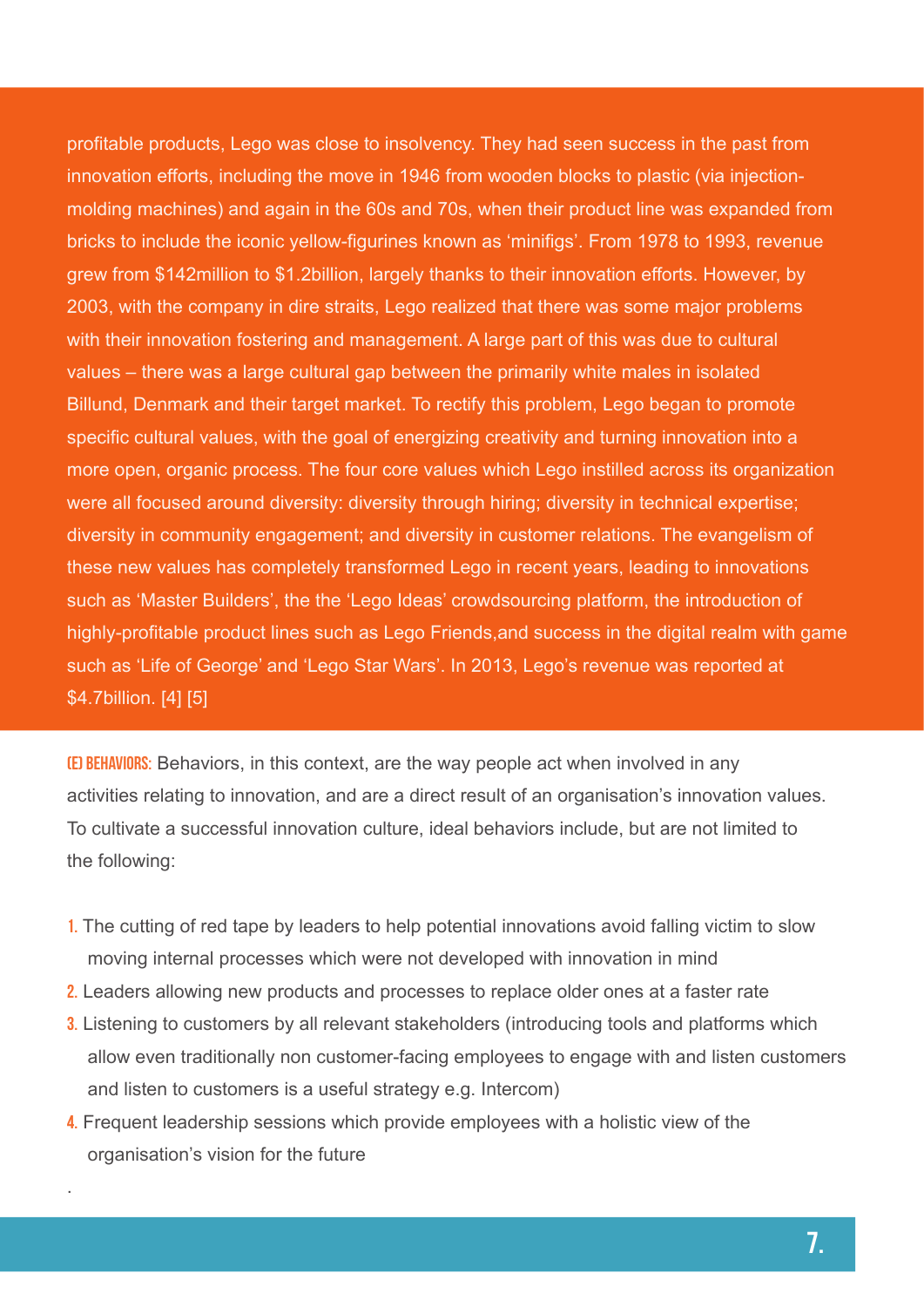Success Story: In January 2011, Caterpillar Inc. (the world's leading manufacturer of construction and mining equipment) were working on a diesel-electric hybrid excavator, a product that the company's leadership had been pushing for some time. The project was nearing the point of no-return with production scaling set to begin within a period of a few months. However, when Ken Gray, who at the time was the company's Global Product Manager for large hydraulic excavators (now Caterpillar's Corporate Director of Innovation), began presenting the machine to potential customers (including a pivotal meeting with a group of hybrid excavator users in Akashi, Japan), he found that there was significant resistance and skepticism regarding the machine Caterpillar planned to bring to the market. Issues with machine included significant upfront costs (and therefore long payback periods) and perceived reliability/performance shortfalls due to the focus on sustainability. Ken knew that at this point in the development cycle, the company leadership's most likely course of action would be to push ahead with the launch of the machine, perhaps with some minor tweaks.

However, he didn't believe this was the best course of action, instead quietly authorizing the formation of a 'shadow team', who would work in secret on an old prototype machine (codenamed Medusa due to its appearance during development – various different components were strapped to the outside of the machine) in a workhouse by the Illinois river. While he couldn't source a budget for the project, due to its nature, the team were afforded several freedoms, including the ability to work outside of standard processes and without the red tape which is inherent in an organisation of Caterpillar's size. Ken's decision to champion this alternative machine's development and provide a team with his trust and the freedom to operate rapidly and iteratively without corporate oversight, led to massive success for the organization. The medusa consumed 25% less fuel and was 50%-75% more efficient than traditional diesel excavators, with no impact on performance. As development on the prototype continued and the machine began to be shown to various senior decision makers in the company, excitement for the project grew, without leadership eventually deciding to bring this solution to market instead of the previous machine. The hydraulic hybrid excavator, the result of this passionate teams innovative efforts, now amounts to nearly 1/3 of large excavators' sales and outperforms competitors by over 50%. [6] [7]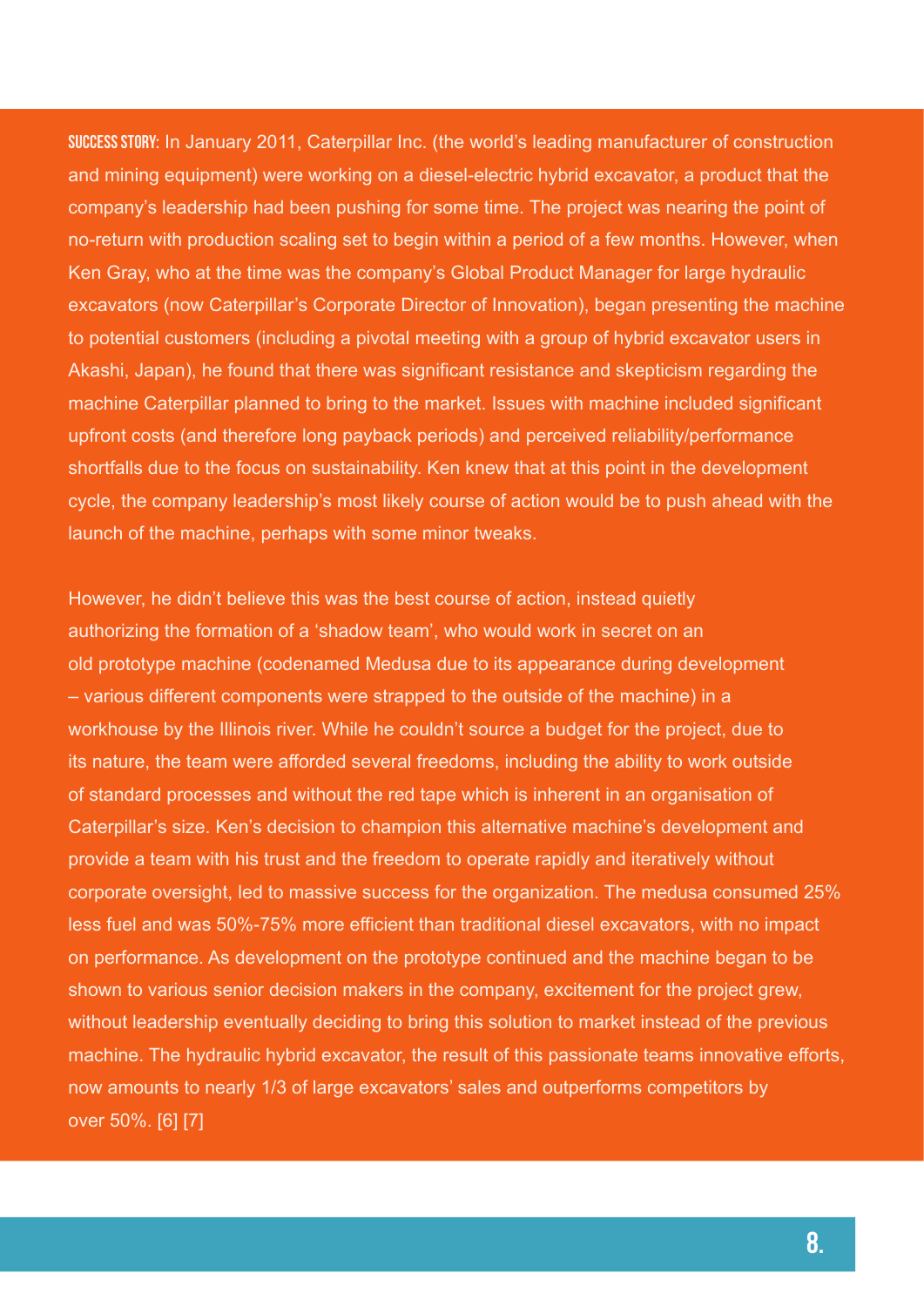(F) Climate: The climate can be seen as the sum total of a company's innovation practices, values and behaviors across the culture spectrum, manifested in an environmental context. A strong innovation climate (born from the other 5 building blocks of an innovative culture) resonates across an organisation, further encouraging innovative values and behaviors. The more this climate resonates with employees and other stakeholders, the more likely it is that things like independent thinking, cross-departmental collaboration, and iterative experimentation will actualize throughout the organisation.

Success Story: Google is regarded as many as one of the most innovative companies in the world. Originally just an internet search engine, the multination tech company (whose parent company Alphabet is now the most valuable companies in the world), had ventured outside its comfort zone time and time again. Real-time collaboration tools, mobile operating systems and even self-driving cars are just some of the fantastic products and projects which Google has delivered in recent years. This is no accident. Since the conception of the company, leadership has put tremendous efforts towards fostering an innovative culture. Today the values and behaviors of the original founding team have permutated across the ~55,000 employees working for the tech giant. This has manifested into an industry leading innovation climate, as evident by such initiatives such as Google Cafes, direct emails to any of the company's leaders, and of course the Google 20% Projects (which allowed engineers to spend 20% of their time each week to work on any project they had interest in). This climate not only led to some of Google's most notable product and service innovations, but also stemmed internal procedural innovations such as those listed above, which in turn added further value to the innovation climate. An example of this is the development of Google Moderator (an internal innovation management tool) which was born of the Google 20% Project initiative. [8]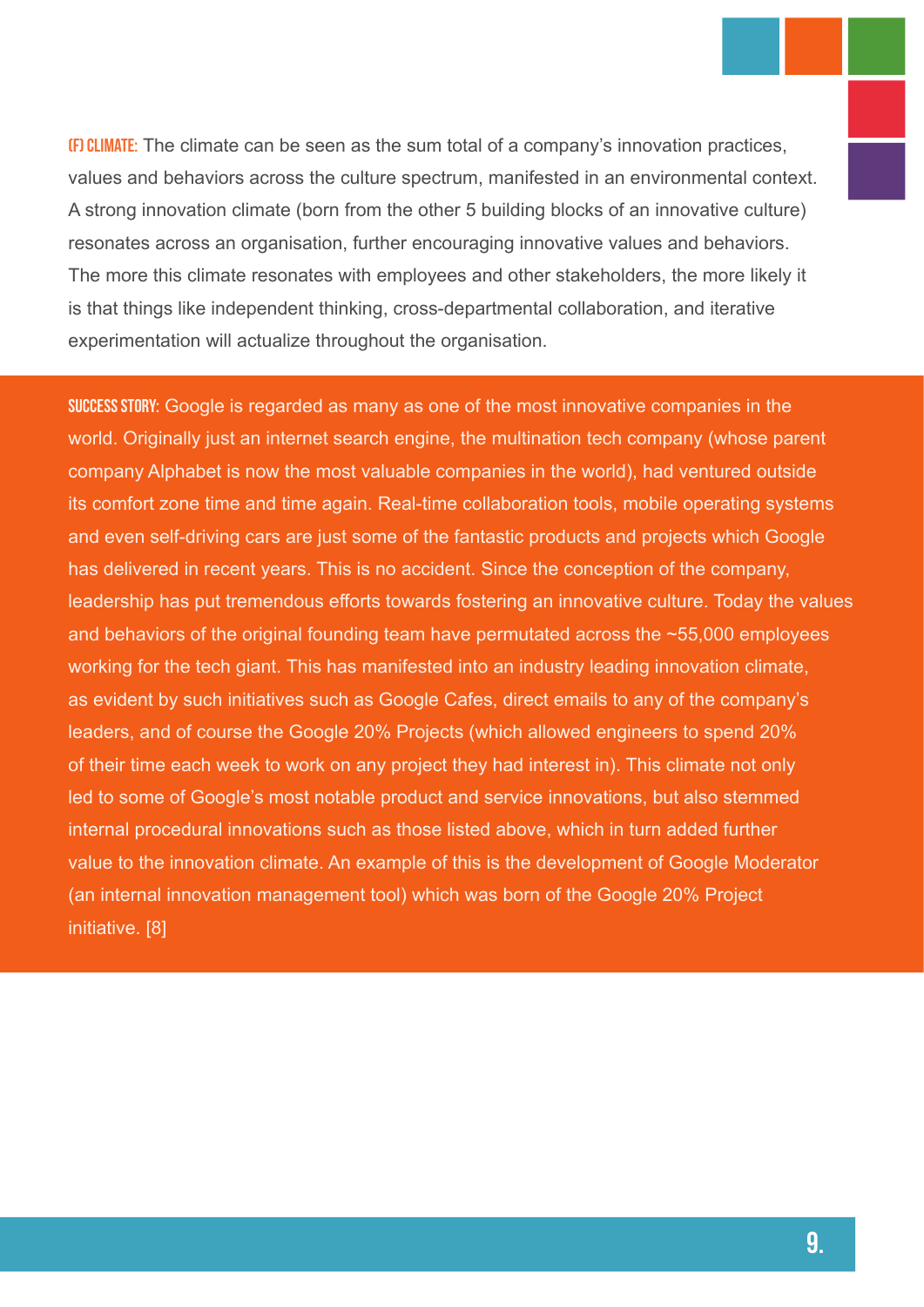## frontend innovation vs backend innovation.

There are two universally accepted sides to the activity-sphere surrounding the fostering of innovation: 'Frontend Innovation' & 'Backend Innovation (BEI)'.

#### Frontend Innovation

Frontend Innovation (often referred to as the 'Fuzzy Frontend' due to the seemingly uncontrollable nature of which valuable innovations are born) refers to the starting point of any potential innovation, where opportunities are identified and concepts are cultivated prior to entering the formal development process. Technically speaking, the five key generic steps which take place in the frontend side of innovation fostering are non-sequential due to:

i) Projects at this stage often feed through different steps multiple times as new information, perspectives and insights become available

III Depending on the type of project (problem solving vs capitalizing on an opportunity, product vs business model etc.…) and the current resources available to an organization, the step which acts as a starting point may vary

These five steps are defined as follows:

- PRELIMINARY ANALYSIS: A broad surveying of high-level market, technology, and industry trends
- DEMAND REFINEMENT: Customer focused activities such as customer discovery (including customer interviews and collaborative efforts)
- **TRANSLATIONAL RESEARCH:** Activities relating to honing in broader concepts into more focused scenarios and demonstrating initial proofs of concept. This includes the continued research into relevant areas and the building of prototypes
- TECHNICAL DISCOVERY + DEVELOPMENT: A continuation (initial application) of 'Transitional Research'. This step includes locating potential early stage technologies + solutions, and the testing of MVPs.
- PORTFOLIO ANALYSIS & TRIAGE: An analysis of potential innovations. The goal is to both prioritize and increase stakeholder understanding [of] these concepts before they enter the formal development process (via the BEI).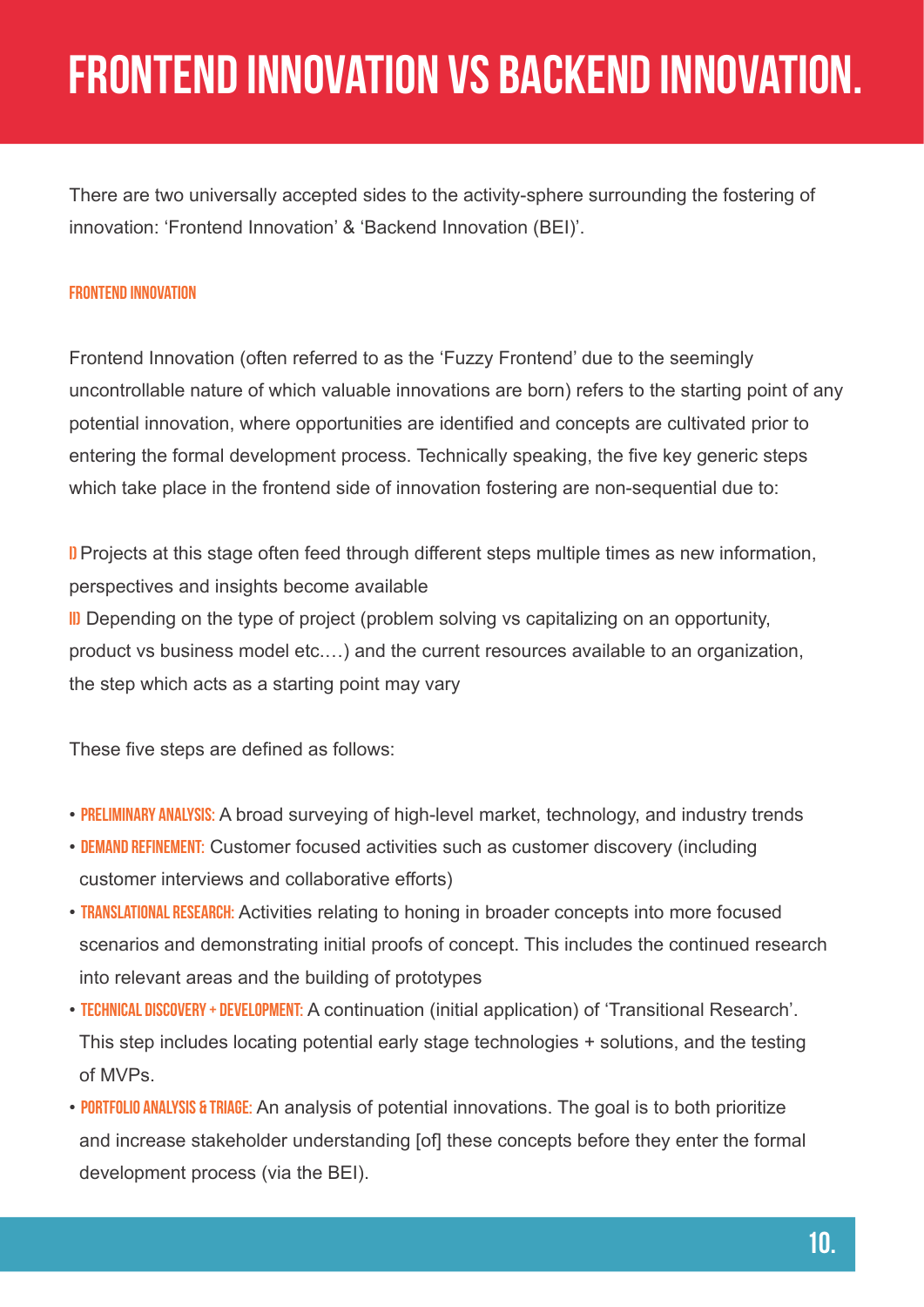#### Backend Innovation

If the frontend side of innovation fostering is 'fuzzy', then the BEI can be referred to as the 'Messy Backend' (due to the fact that without an extremely well thought out pipeline, it can be difficult to ensure innovations are developed and delivered in a timely and costefficient manner) which deals with taking the best concepts, generated in the frontend, and executing on them, through a series of testing, development, and implementation processes.

The importance of a well-structured innovation frontend becomes evident at this stage, as no organisation has the resources required to trial all [or even all business aligned] concepts at a backend development level. The best frontend management platforms give decision makers access to an easily accessible holistic view of all potential innovations, and any supporting information. This presents these individuals with the necessary data and context to decide which innovations are worth pursuing into the BEI stage.

As mentioned in 'measuring success' (one of the six aspects which are analyzed to asses an organization's innovation fostering capabilities), these BEI processes should be focused around 'short term deliverables' and 'near term development', the benefits of which are touched on in that section of this paper. Depending on the type of innovation being executed upon, these processes can be designed based on principles (or indeed hybrids of multiple principles) stemming from a number of different methodologies, which include, but are not limited to:

- PROJECT PORTFOLIO (PMI, Prince2, Virtual Chain etc...)
- SOFTWARE DEVELOPMENT (Agile, SCRUM, XP, CoDev etc...)
- PRODUCT DEVELOPMENT (PDMA, NPD, PDM/PLM etc...)
- LEAN MANUFACTURING & PROCESS IMPROVEMENT (SixSigma, Lean, PDCA, Kanban etc...)

The common thread across these methodologies is the focus on short term deliverables and ease of measurement, with the goal of decreasing risk and ensuring innovation-market fit is as optimized as possible before launch.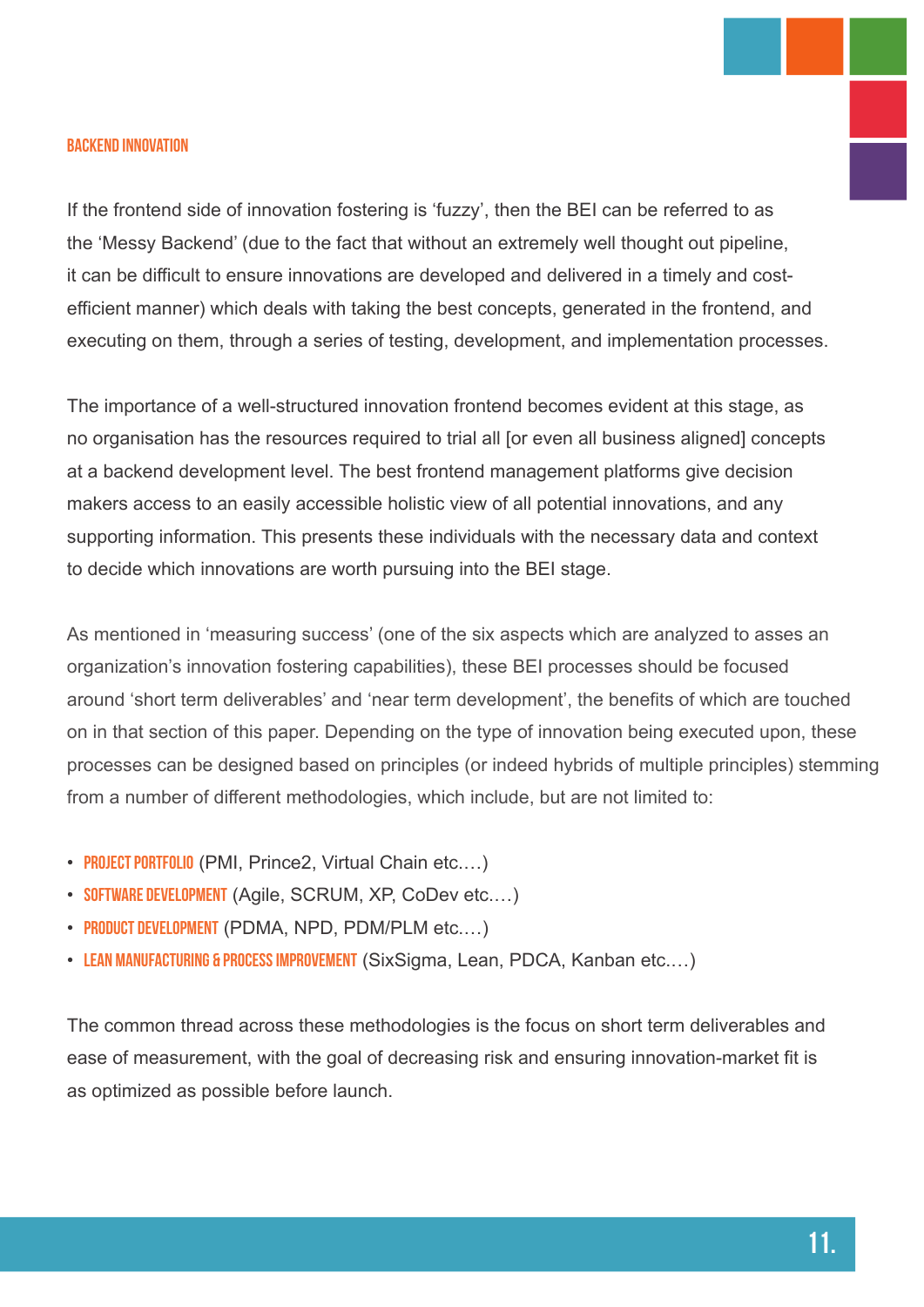# Democratized innovation.

The need for involving larger numbers of stakeholders in innovation fostering activities has become abundantly clear in recent years as organisations have recognized the value of highly diversified input. This concept of 'democratized innovation', where individuals from all across an organisation's power (decision making) spectrum, and even those outside, can come to together to help shape future innovations, has many benefits over traditional controlled innovation focused activities.

In this paper, we will focusing on two main methodologies of democratic innovation fostering: 'Internal Innovation Crowdsourcing' and 'Open Innovation', as well as a brief analysis of the relatively new concept 'Innovation Sandboxes'.

### i) Internal Innovation Crowdsourcing

Traditionally, the term crowdsourcing has been referred to as the sourcing of knowledge, finance or other assets from a large crowd of individuals, mostly commonly from the general public. Platforms such as Kickstarter and Indiegogo have enabled smaller, less established teams to raise funds and validate their innovations with minimal prior interaction with institutional bodies. However, this term also holds context for lager organisations. By harnessing the power of crowdsourcing and focusing inwards, organisations are capable of extracting valuable ideas and insights from their entire employee base, gaining a greater level of understanding of a potential innovation and the context it exists in. Some examples of internal innovation crowdsourcing in practice are i) the running of internal hackathon style events, where employees are invited to participate in 24-72 hour long events in centralised locations, forming teams and working outside the rules of normal operations to build and pitch prototype concepts for potential new innovations, and ii) the use of idea-challenge software, where specific organizational challenges are posted, on a digital portal, which any employee can attempt to solve regardless of their position in the company.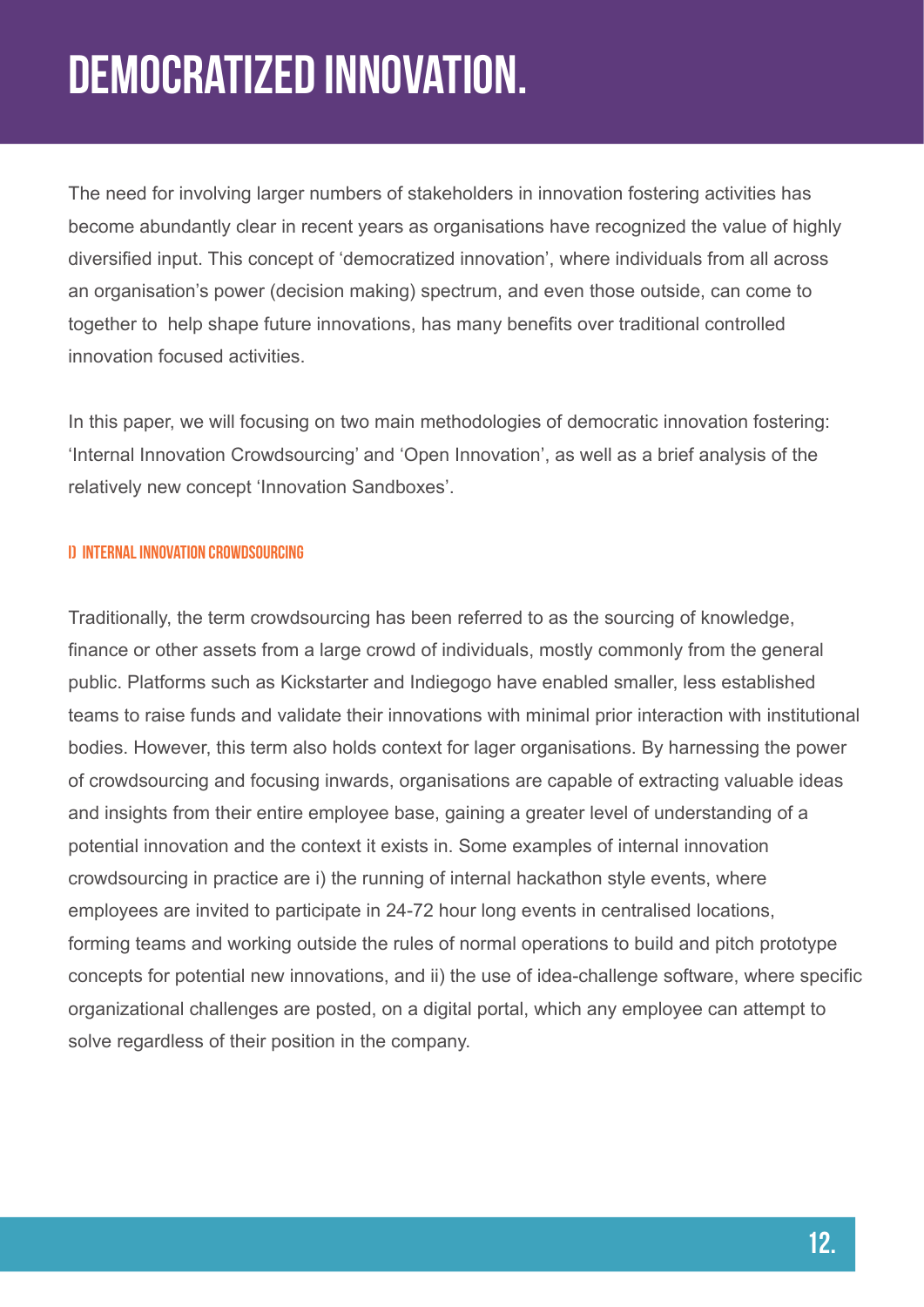SUCCESS STORY: Recognizing that no one employee in a large organization has all the answers to a particular problem, in 2007 Facebook began the first of its internal Hackathon events. Championed by Pedram Keyani, who was Facebook's Director of Engineering at the time, these events initially began with just 20 employees but today the average hackathon in the company involves hundreds of individuals. While these hackathons take an unstructured approach in terms of rules, participants are incentivized to work on projects not related to their day-to-day jobs, encouraging employees to think outside the box and further reinforcing the importance of taking a holistic approach to problem solving and innovation. At the end of each hackathon, teams are given a 2 minute 'elevator' style pitch where they can present their solution prototype to other participants and senior staff members from across the organisation. To date, some of Facebook's most notable features have originated from these hackathons, including the LIKE button, Facebook Chat, and the Timeline. [9]

While these methods have been successful utilized by companies to drive innovation fostering efforts, there are several shortcomings in the formats. Hackathons require employees to give up long periods of time, outside of normal working hours, to take part in hackathons, increasing barriers to entry. Furthermore, because of the nature of these events, where physical presence is required to participate, the potential value which could be generated by individuals from other locations (particularly notable in the case of multinational organisations) is effectively lost. In the case of idea-challenge software, barriers to entry also remain high as individuals are tasked with solving entire problems by themselves, requiring a significant time investment. Furthermore, perspective and insight can be limited due to the lack of collaborative problem solving.

#### ii) Open Innovation

Open Innovation is a paradigm which suggests that organisations can and should use external ideas as well as internal ideas, and explore external paths to market as well as internal ones. In effect, it is the act of co-creating with external stakeholders (customers, community and partners) to help facilitate innovation fostering activities. There are several practices which fall under 'Open Innovation' which include but are not limited to: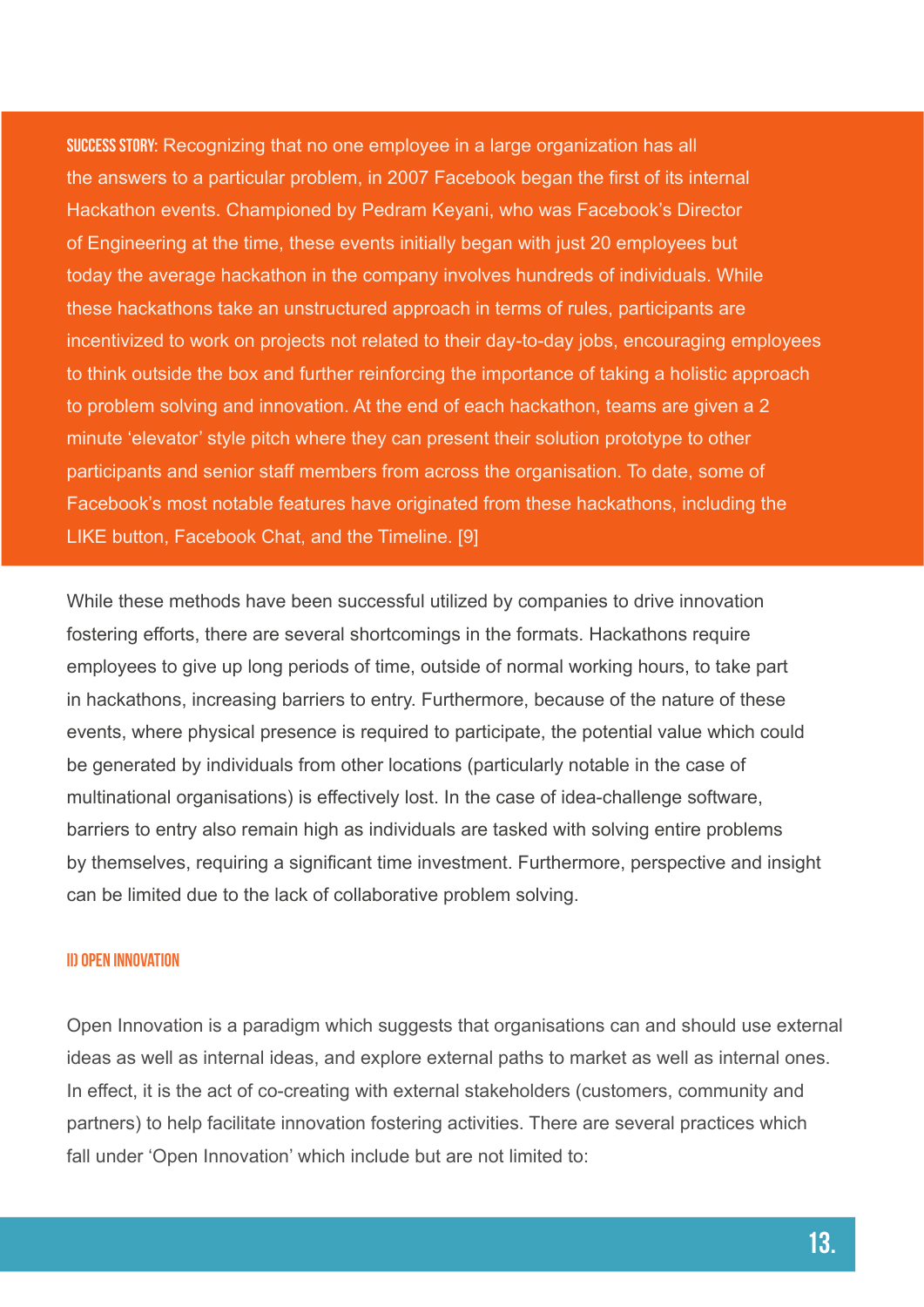- Crowdsourcing ideas from the public via idea competitions
- Working with startups who can provide novel and innovative technologies
- Leveraging research through collaborative efforts with academic institutions
- Involving the customer in the frontend side of the innovation cycle

There are several strategic advantages to such activities including research cost reduction, risk reduction due to pre-validation with the customer, increased innovation-market fit, strengthened customer relations, PR benefits and community engagement, and the potential for access to readily available customers with whom pilot programs can be run.

Success Story: In 2015, BankMobile, a division of Customers Bank, launched 'BYOB – Build Your Own Bank', an open innovation idea contest, aimed at utilizing fresh user-focused perspectives to help set the company's course for the near, medium, and long-term future. Several high value ideas were generated, including the contest winner 'Beyond Banking' from contestant Stephanie Hallgarth, whose solution proposed that an individual's personal schedule should be directly linked to the contents of their bank account. Aside from the collection of unique solutions for the bank, the company also benefited from a high level of customer insights which were generated as a result of the contest. [10]

#### iii) Innovation Sandboxes

The 'Innovation Sandbox' is a relatively new principle, attempting to combine the best of both internal crowdsourcing and open innovation, add further value for organisations, and avoid some of the pitfalls associated with those methods.

An Innovation Sandbox can be defined as 'A digital environment and toolset which enables large groups of stakeholders to act autonomously and without hierarchy in the building of innovative concepts and solutions'. The main purpose of an innovation sandbox is to allow individuals to collaborate collectively in real time in the act of problem solving, opportunity identification and concept building without the communicative and logistical barriers which emerge in larger organisations, a result of structural considerations such as siloed departments,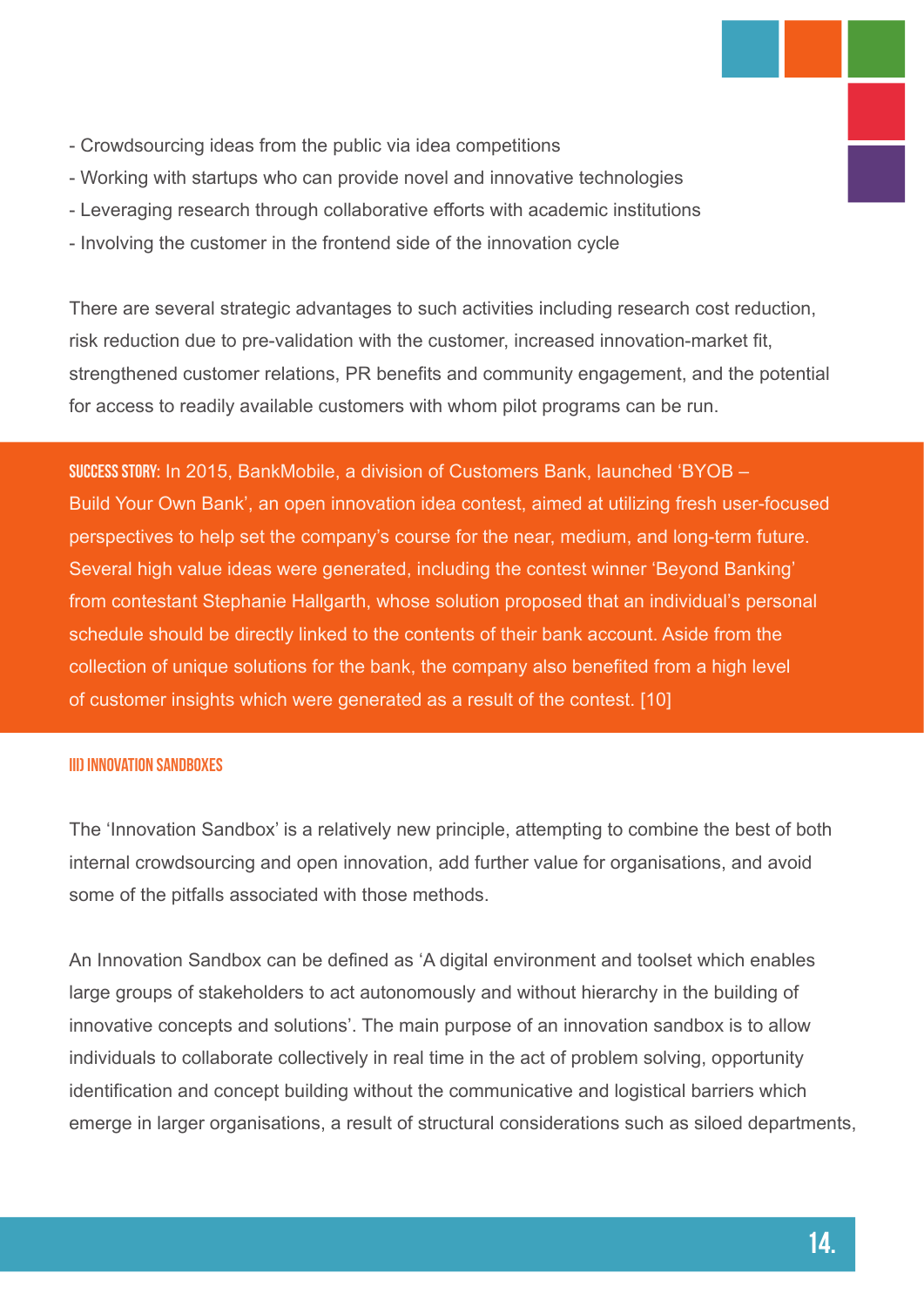lack of access to relevant decision makers, and the ability for individuals lower down the power spectrum to have their voice hear. Social mechanics and high quality user interfaces (such as those seen on public social networking platforms i.e. Facebook and Twitter) are deployed to increase participation rates and ensure that stakeholders are sufficiently engaged with the collaborative efforts.

Some of the key components which can help facilitate social innovation fostering via these sandbox platforms include but are not limited to:

- MICRO-CONTRIBUTIONS: Unlike with traditional idea-challenge software, innovation sandboxes introduce the concept of 'micro-contributions' allowing users to submit ideas at a scale they are comfortable with. Removing the need for users to solve entire challenges by themselves barriers to entry are lowered, increasing participation and engagement rates
- IDEA RECYCLING: As mentioned previously in this paper, no idea exists in isolation. The value of a particular idea may not be in the original project or concept it was intended for. By introducing the concept of 'idea recycling' stakeholders can experiment with different combinations of ideas and solutions in different contexts, increasing the rate of potential successful innovations

- AUTONOMOUS WORKFLOWS: Innovation sandboxes are built to support the development of innovative concepts and solutions without the need for dedicated project managers or owners. Once a campaign has been set, with the help of backend algorithms users can develop concepts without constant interjection by managerial practices, decreasing developmental friction. This also decreases the resource cost needed to facilitate the frontend innovation processes.

- BOTTOM UP INNOVATION: Innovation Sandboxes enable bottom-up innovation, that is, the ability for concepts and solutions to form at level in the organisation. This provides senior decision makers with a holistic survey of innovative capabilities and knowledge across the company.

-**INTERNAL AND EXTERNAL:** Innovation Sandboxes can be deployed both internally and externally, either through a project-by-project basis or as a permanently linked ecosystem. An example of

.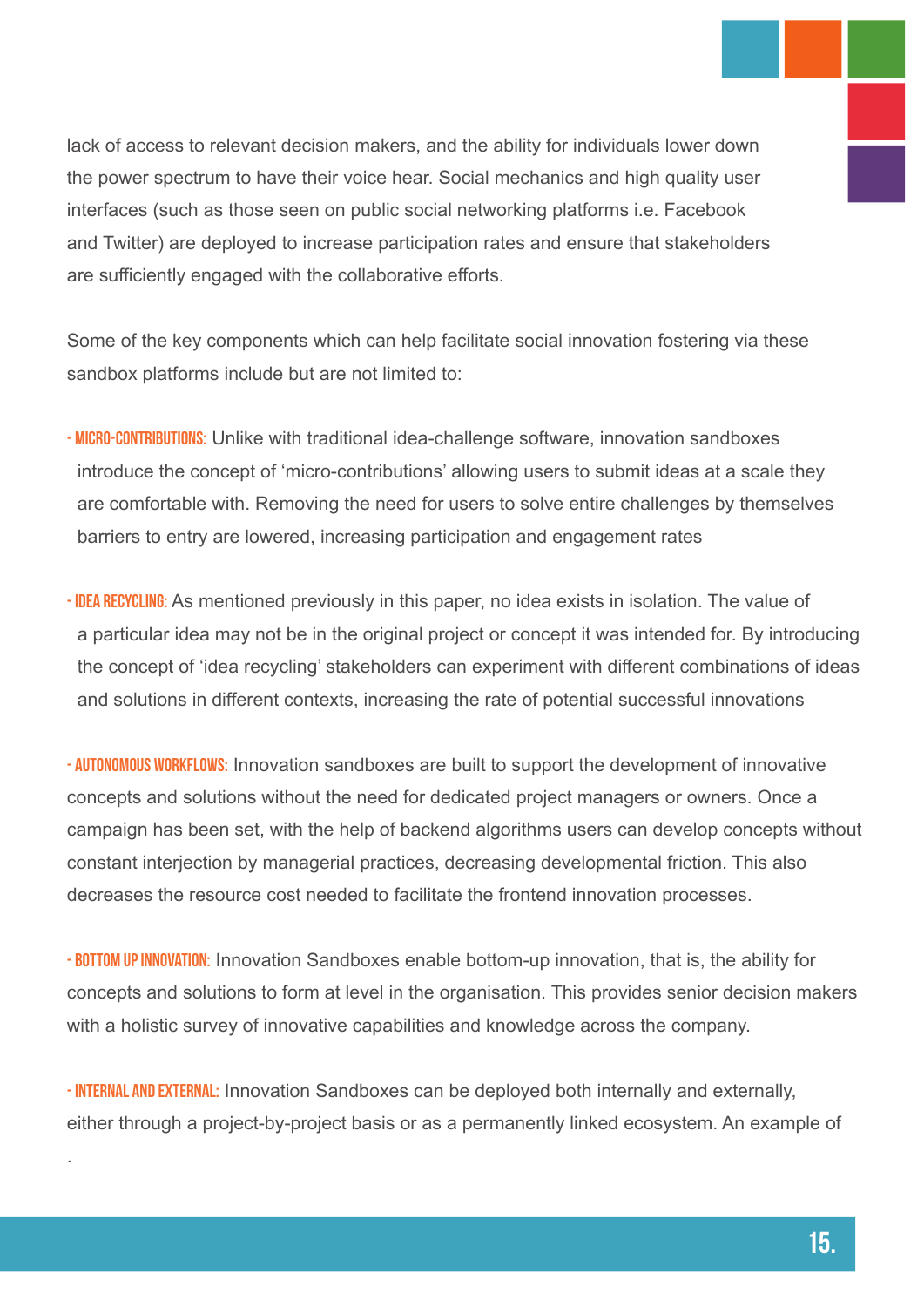this could be an organisation opening up one particular campaign to the crowd, or having an on-going real-time collaborative link with a partner organisation

As with any well design frontend innovation system, the best innovation sandboxes are structured to feed the best concepts and solutions into the BEI side of the innovation cycle with minimum friction.



All Stakeholders

dedicated stakeholders

An example of an innovation sandbox designed to feed into a stage-gate BEI process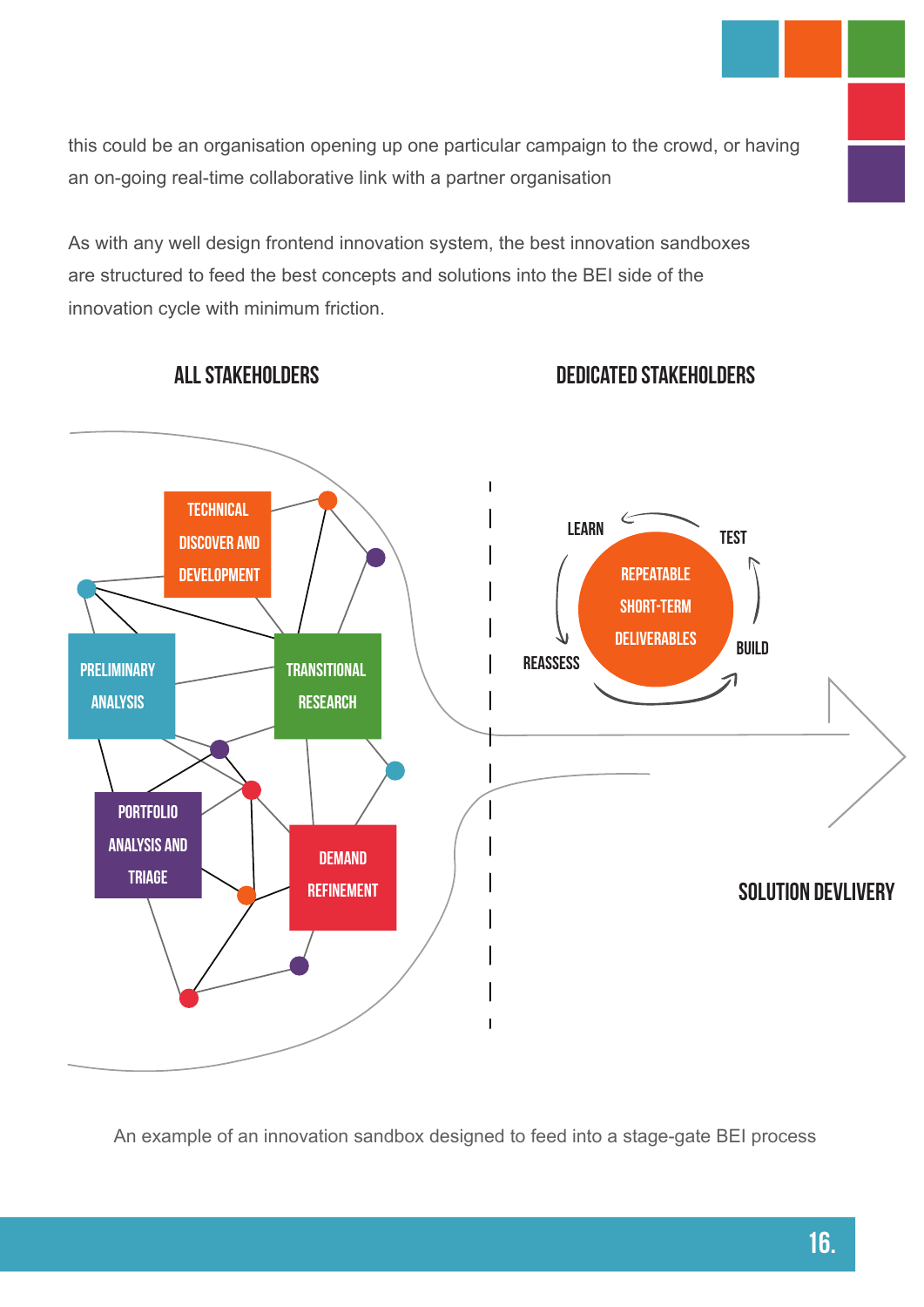While an innovation sandbox can be an extremely powerful tool for any organisation, it is important to note that a tool in isolation will not ensure innovation fostering success. Instilling an innovation-focused culture across your organisation, by providing resources, building processes, measuring success, pushing strong values, encouraging the right behaviors and striving for a climate that reinforces innovation focused activities, are all imperative to transform your organisation into one that can peruse practical and continuous innovation for years to come.

ABOUT THE AUTHOR: This whitepaper was authored by Toby Farren. Toby Farren has been working in the innovation space for 4 years. He is currently CEO at PlayTank, a sandbox-style frontend innovation management platform, based out of Dublin, Ireland.

About PlayTank: PlayTank is a sandbox-style frontend innovation management platform which cuts across departments, allowing large groups of stakeholders to collaborate iteratively and in an experimental fashion on new concepts. It provides a framework where individuals can build on top of each other's ideas, providing a wide array of perspectives and inputs. Campaigns and projects can also be opened up to partners, customers, and startups allowing for pre-validation, further knowledge capture and optimized innovation-market fit. Finalized concepts are delivered via holistic design documents to key decision makers where they can be managed; prioritized, reported on and exported for ease of entry into the BEI side of the innovation cycle. To find out more about PlayTank and our solution, please contact the author directly at tobyfarren@playtank.net

#### References:

- [1] https://hbr.org/2011/06/how-pg-tripled-its-innovation-success-rate
- [2] http://ecoopportunity.net/2013/06/a-gamification-and-innovation-success-story-portugal-telecom/
- **[3]** Innovation Performance Management Striking the Right Balance (by David Birchall)
- [4] http://www.wired.co.uk/magazine/archive/2013/10/features/building-success
- [5] http://www.managers.org.uk/insights/news/2015/may/how-lego-harnessed-diversity-to-build an-innovation-culture
- [6] http://www.inc.com/nathan-furr/the-best-way-to-cultivate-innovation-from-the-inside.html